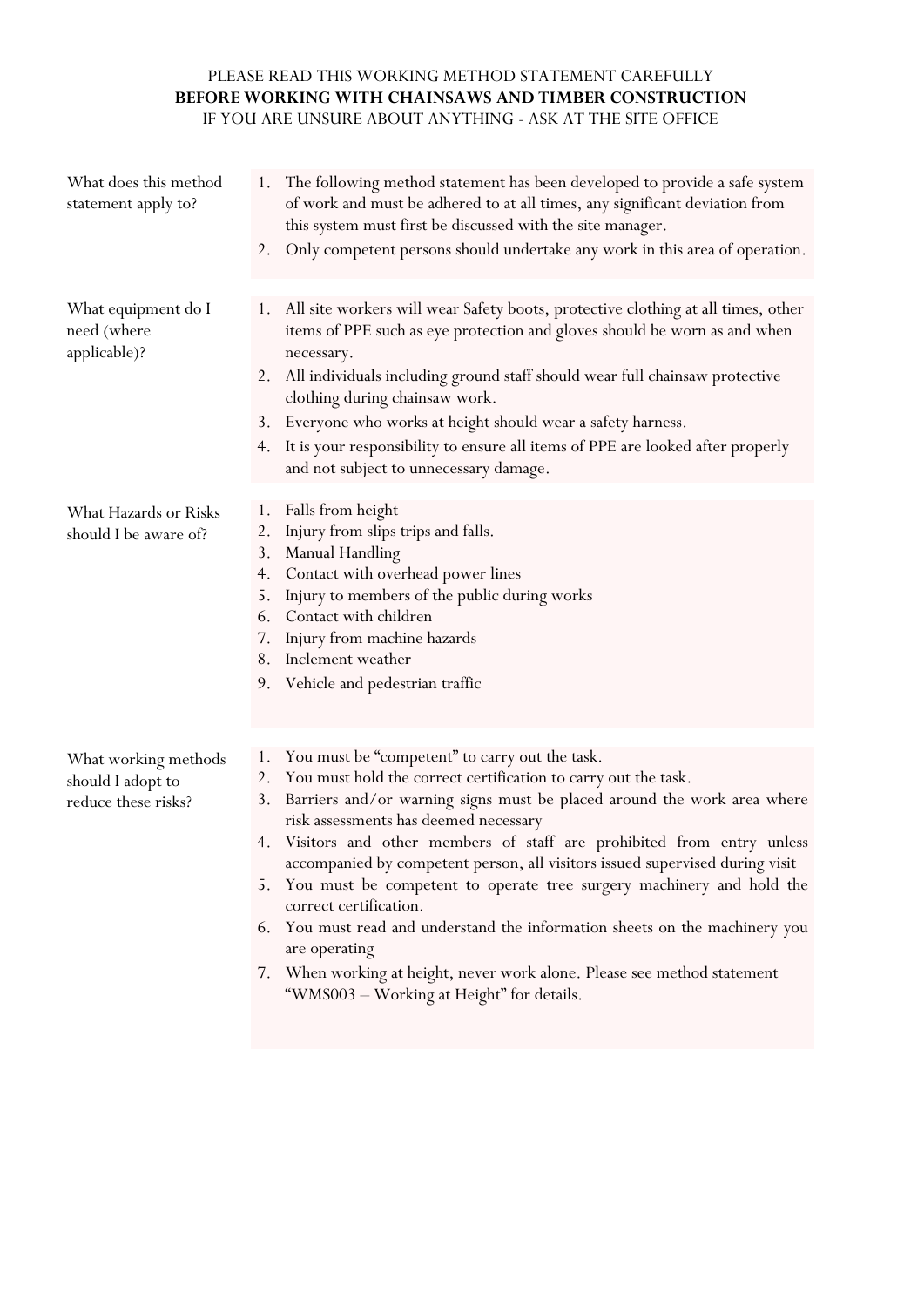## **General Precautions**

#### **Staff & Training**

You should be experienced in the tasks you are undertaking, young and inexperienced workers should be closely supervised at all times.

#### **PPE**

All site workers will wear Safety boots, protective clothing at all times, other items of PPE such as eye protection and gloves should be worn as and when necessary. All individuals including ground staff should wear full chainsaw protective clothing during chainsaw work. Everyone who works at height should wear a safety harness. it is your responsibility to ensure all items of PPE are looked after properly and not subject to unnecessary damage

#### **Preparation & Induction**

A risk assessment should be carried out for all tasks and discussed with other members of the team, any sub contractors should supply method statements for their area of work.

#### **Machine Safety & Maintenance**

Machines such as chainsaws, chippers and stump grinders to be visually inspected on a daily basis before start up; all machines to be serviced on a weekly basis and checked for safe operation. **Under no circumstances should any machines be left unattended at any time.**

#### **Manual Handling**

Everyone should understand the potential dangers of manual handling, and have received manual handling training. No one should lift items of tools or equipment beyond their capabilities. Trees will be sawn into manageable sized pieces for lowering and handling. Heavy or awkward items of equipment will be broken down into smaller pieces or dual lifted where this is not possible.

#### **First Aid**

It is your responsibility to ensure adequate first aid provision for its staff and contractors; Adequate means provision of suitable first aid equipment and the provision of an appointed person at the minimum. It may be necessary to appoint a suitably qualified first aider where a risk assessment has highlighted the need for one.

#### **Access egress**

You are responsible for providing safe access and egress to the site and ensure safe access and egress is maintained for yourself and other contractors/members of the public in the area you are working in. Debris will be cleared away on a regular basis and the site left clean and tidy at the end of a shift or task

#### **Working Near Overhead Power Lines**

Occasionally you may find yourself working near overhead power lines. Work should not be carried out within 75 metres of un-insulated - and 20 metres of insulated - overhead power lines unless you have received the appropriate permit to work signed off by both the site manager and local electricity board supplier. The permit to work shall not be signed off until the electricity board have confirmed the power lines have been made safe

**Ladders;** ladders will only be used as an access to scaffold or for carrying out light work of short duration. Ladders must be tied and or footed.

**Scaffold;** If using scaffold it should be erected by an approved contractor; the hand rail will extend a minimum 1 metre above the working area. All work will be carried out from the

**Aluminium tower scaffold**; Ensure that Aluminium Tower Scaffolds are erected correctly by a competent person. Aluminium tower scaffolds must be used on flat level ground and the stabiliser riggers must be fully deployed and secured prior to working from the tower